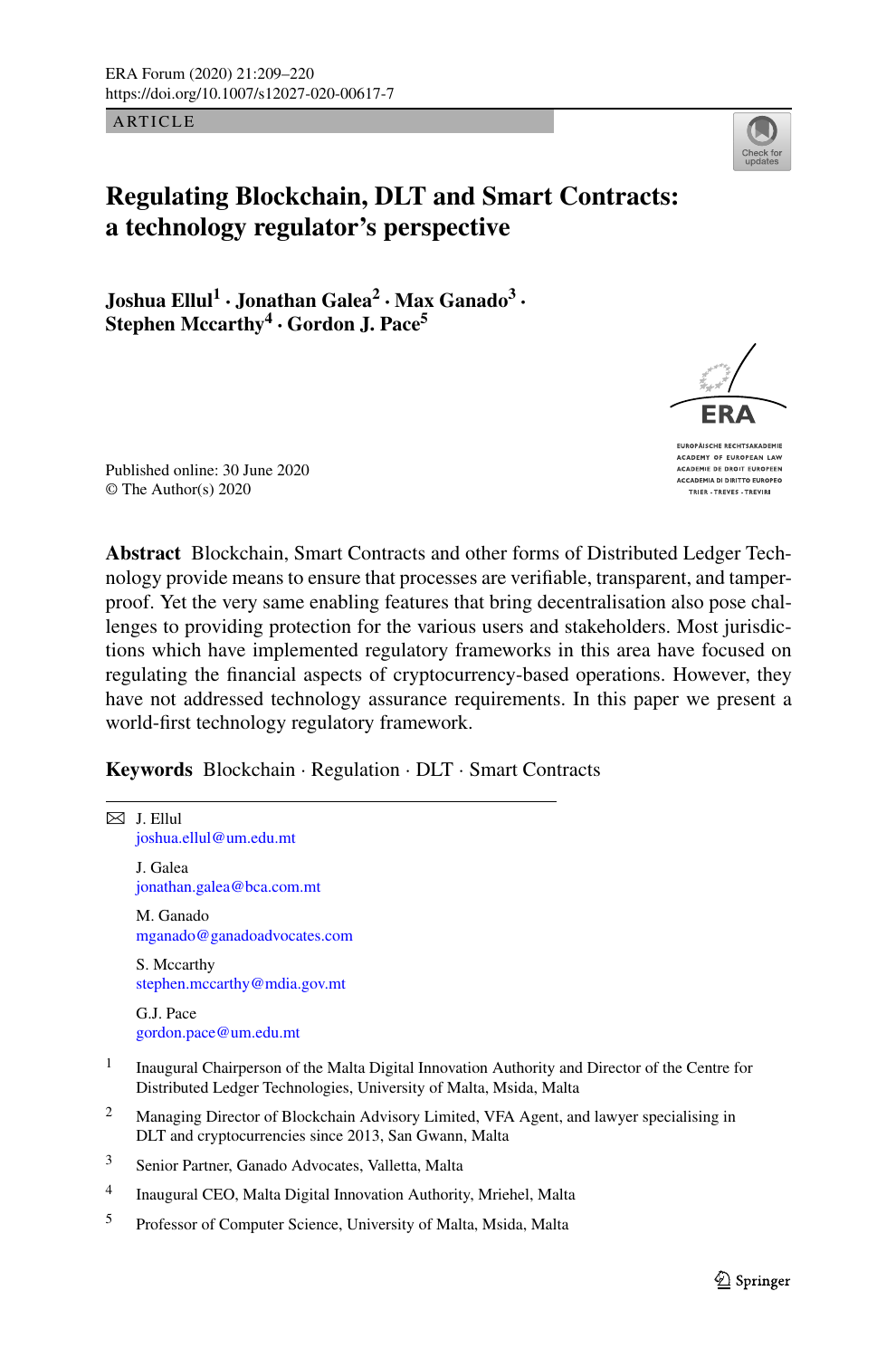## **1 Introduction**

Over the past few years, many jurisdictions have looked into regulating cryptocurrency related operations. We have seen regulators take different approaches on how to go about this. Approaches have included outright bans of cryptocurrencies and Initial Coin Offerings (ICOs), using a case-by-case vetting and approval process of such activities, and clear guidelines regarding whether a particular activity can operate and eventually receive regulatory approval—while other jurisdictions still have not decided on whether to provide for any regulation of such activities. In reality, a jurisdiction has three paths it can take regarding regulation in this area: (i) it can ban and/or try to restrict the use of such cryptocurrencies; $\frac{1}{1}$  $\frac{1}{1}$  $\frac{1}{1}$  (ii) it can decide not to implement any regulation; or (iii) it can provide clarity and a regulatory framework regarding how such activities can operate within the jurisdiction. Whilst a jurisdiction could choose to ban such activity, given the decentralised nature of the underlying types of systems, it is extremely hard, if not impossible, to enforce such a ban. While a jurisdiction can also choose to wait to see how matters play out – in the meantime subjecting itself to a severe risk of unregulated, possibly illegal, activity taking place in its territory—the legal uncertainty which can emerge from the absence of any regulation will only drive away any stakeholders in the sector who may fear that operating within such a jurisdiction could impose risks that can be mitigated by moving to a jurisdiction with a regulatory framework in place. Therefore it seems that providing a regulatory framework should be a necessity for jurisdictions seeking to protect themselves from abuse, while recognising that legal certainty can also be provided through a regulatory regime which will, in turn, enable the sector to flourish. At the same time providing a regulatory framework will also give consumer protection to investors and stakeholders whilst providing assurances and imposing requirements on operators to follow rules established so as to combat illegal activity.

<span id="page-1-0"></span>Many jurisdictions around the world have introduced regulatory frameworks which provide assurances regarding due diligence on individuals, entities and the financial operations surrounding a regulated entity's activities. However, as we will demonstrate in this paper, it is not only the financial operations which require high levels of assurances in the sector, but also the technology. Seeing cryptocurrencies simply as assets whose provision and use is to be regulated fails to take into consideration the point that the underlying technologies used do more than just enable the assets, but rather bring into play new challenges in regulating them and their use. One can argue that such assurances regarding technology are as important, if not more important than other assurances being provided. In this paper we make a case for the requirement of technology assurances of not only cryptocurrencies but also other sectors or applications that are deemed to be high-risk or safety-critical and which make use of Decentralised Ledger Technologies (DLT) such as Blockchain and Smart Contracts.

<sup>&</sup>lt;sup>1</sup>There is, as yet, no standard definitions for different forms of assets stored in digital form on a decentralised platform—terms such as tokens, coins and cryptocurrency are used in different ways by different authors and mean different things in different jurisdictions. In the paper, we will be using the term *cryptocurrency* to refer to all forms of such assets in order to remain as terminology-agnostic as possible.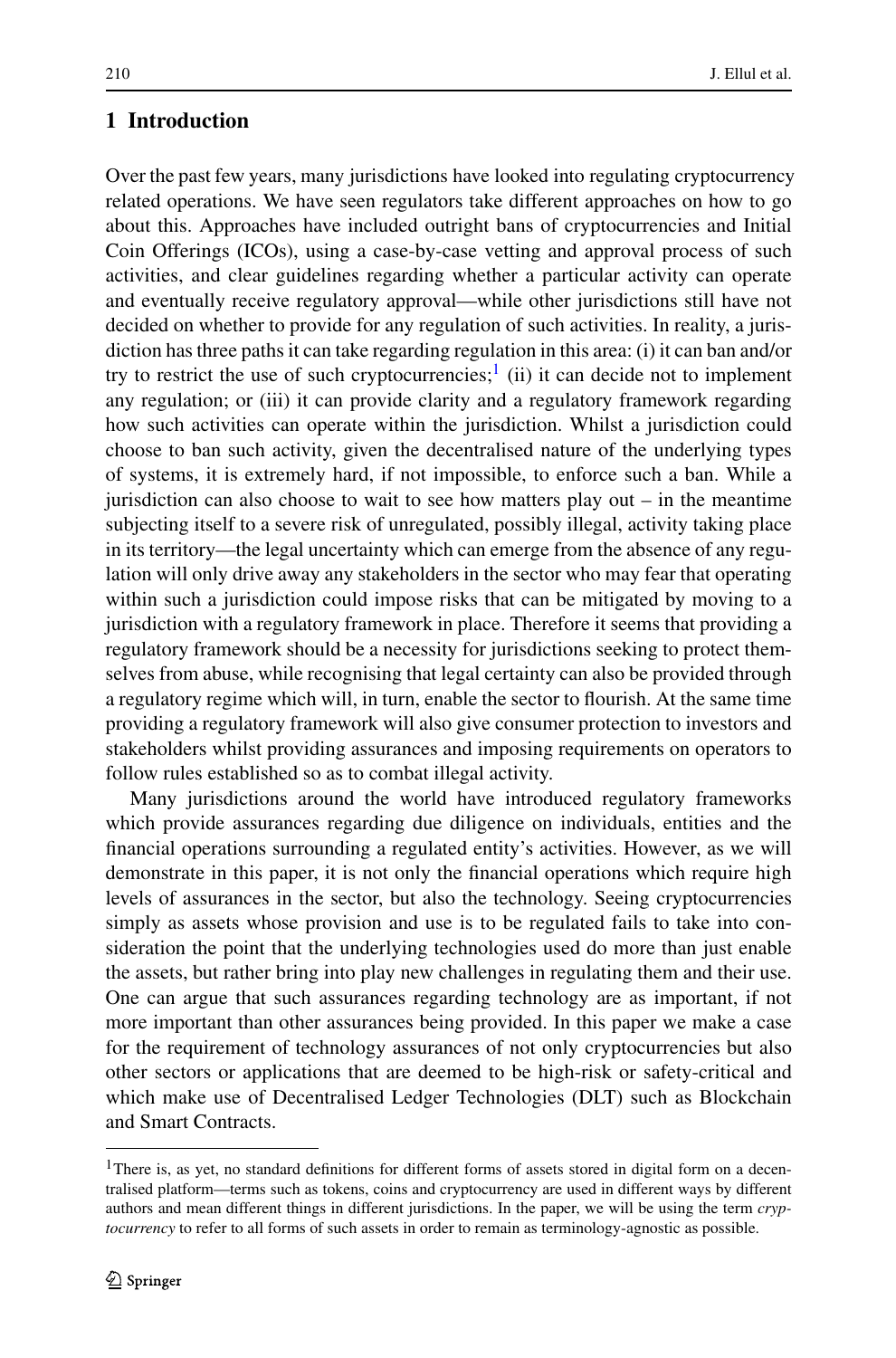## **2 Background technology**

Traditionally, the technology which enables a regulated financial product or service is considered to be outside the purview of the law—it is the actions of the parties involved in providing or using the services that are to be regulated. It suffices to look at legislation addressing digital money pre-DLTs to see how legislation is technologyagnostic, and identifies subject persons responsible for the activity. And yet, certain technologies are more disruptive than others, and we argue that certain features of DLTs give rise to situations where traditional legal tools are impotent to act.

In particular, we identify the following features which, although not shared by all DLT implementations, are shared by many, particularly public DLT implementations for which no permissions have been given:

- *network decentralisation:* the peer-to-peer nature of DLTs ensures that the network is resilient against direct attempts to shut it down.
- *governance decentralisation:* governance of the content on a DLT is itself decentralised, in that no single party may impose decisions taken on the content stored, transactions processed, *etc*.
- *redundancy through decentralisation:* data stored on a DLT is stored in multiple locations, in order to ensure resilience through redundancy.
- *immutability of past data:* information written on the DLT cannot be changed, overwritten or deleted.
- *irreversibility of transactions:* most DLTs primarily store one form of data, typically transactions between parties invloving assets stored in digital form. The immutable nature of DLTs implies that such transactions are irreversible and cannot be affected *a posteriori*.
- *user anonymity:* although different forms of DLTs exist, the decentralised nature of the technology allows for anonymous (or, at least, pseudonymous) participation in the transactions.
- *automated aspect:* DLT-based smart contracts allow for automation on a DLT to go beyond execution of transactions, but also to enable the execution of arbitrary code in a decentralised, tamperproof manner which cannot be manipulated by any single party.
- *reactive nature of the execution model:* the underlying execution model of most DLTs is a reactive one, in that the platform reacts to external stimuli (*e*.*g*., the initiation of a transaction or the invocation of a smart contract), rather than an active one in which actions can be initiated by the DLT itself.

Although a number of these technological features have been seen before, the combination of them leads to various new regulatory challenges. In particular, it is worth noting that the automated aspect of DLTs together with the immutability of data provides them with a degree of autonomy, in that once instructions are recorded, they can be executed, but cannot be interfered with—either at the smart contract (thanks to immutability), or at DLT level (due to the resilience of the network and data redundancy). These features bring about a number of novel regulatory challenges, as discussed below: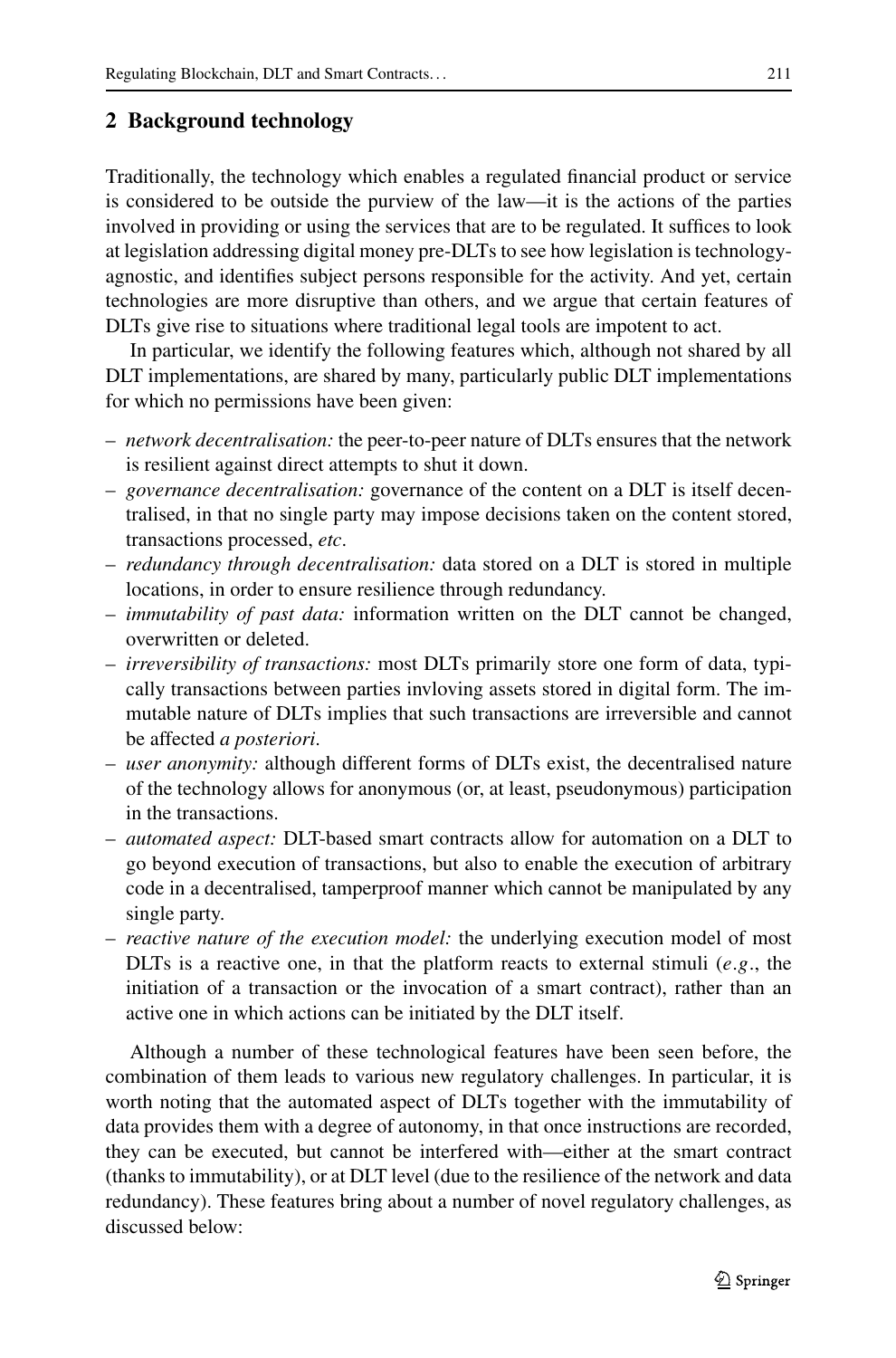- *data violations:* although peer-to-peer networks have long been known, the immutability introduced by DLTs means that data cannot be removed or changed, even if authorities require it to be. Furthermore, the decentralised governance implies that authorities cannot filter what is written on the DLT.
- *anonymity violations*: removing anonymity has typically been addressed through regulatory requirements on service providers, but the decentralised governance of DLTs does not give a regulatory framework a foothold it can use to remove anonymity.
- *illegal actions:* actions arising from executable code written to and executed on a DLT may result in breach of law. In some cases blame can be assigned to the party provoking the behaviour (*e*.*g*., a party using a smart contract to perform a transaction in return for an illegal service), although there still lies the challenge of anonymity. However due to the decentralised nature of DLTs, it is not always clear how parties can be identified.
- *violations due to inaction:* due to the reactive nature of the many DLT platforms operating without permission having been given, progress may be stalled due to actions which cannot be performed unless initiated by an external party, which may lead to a breach of the law due to inaction, and with no party being obliged to trigger the smart contract.
- *violations due to code errors:* whilst automation can be considered an advantage, in that the code prescribes behaviour, one has to take into account errors in code, and obfuscated code which indicates one form of behaviour but stealthily performs another. Where the responsibility for causing such behaviour lies is unclear, since the code does prescribe one form of behaviour, even though the user may have expected another.

<span id="page-3-0"></span>Over and above these types of violations, there lies the overarching challenge of addressing what is to be done when a breach of law occurs. The immutability of the recorded information and immortality of the underlying platform severely handicap the power of the law to intervene.

## **3 An overview of regulatory frameworks**

The field of cryptocurrency has brought technology closer to finance. Even though not all DLT platforms provide (or require) a cryptocurrency, they have been intertwined or at least, closely associated in the minds of many. Therefore, before focusing on aspects relevant to the underlying technology, we will give an overview of the cryptocurrency regulatory frameworks that have been proposed.

It can be said that the need for regulatory frameworks was spurred by two main factors—concern over the use of cryptocurrencies for illicit purposes, and the need to protect retail, professional and enterprise users of various platforms providing services akin to financial services. The first high-profile, large-scale illicit activity and money laundering case involving cryptocurrencies was the notorious Silk Road case, where Ross William Ulbricht, was found guilty of running, operating and administering an underground e-commerce marketplace on the dark web for illicit 'victimless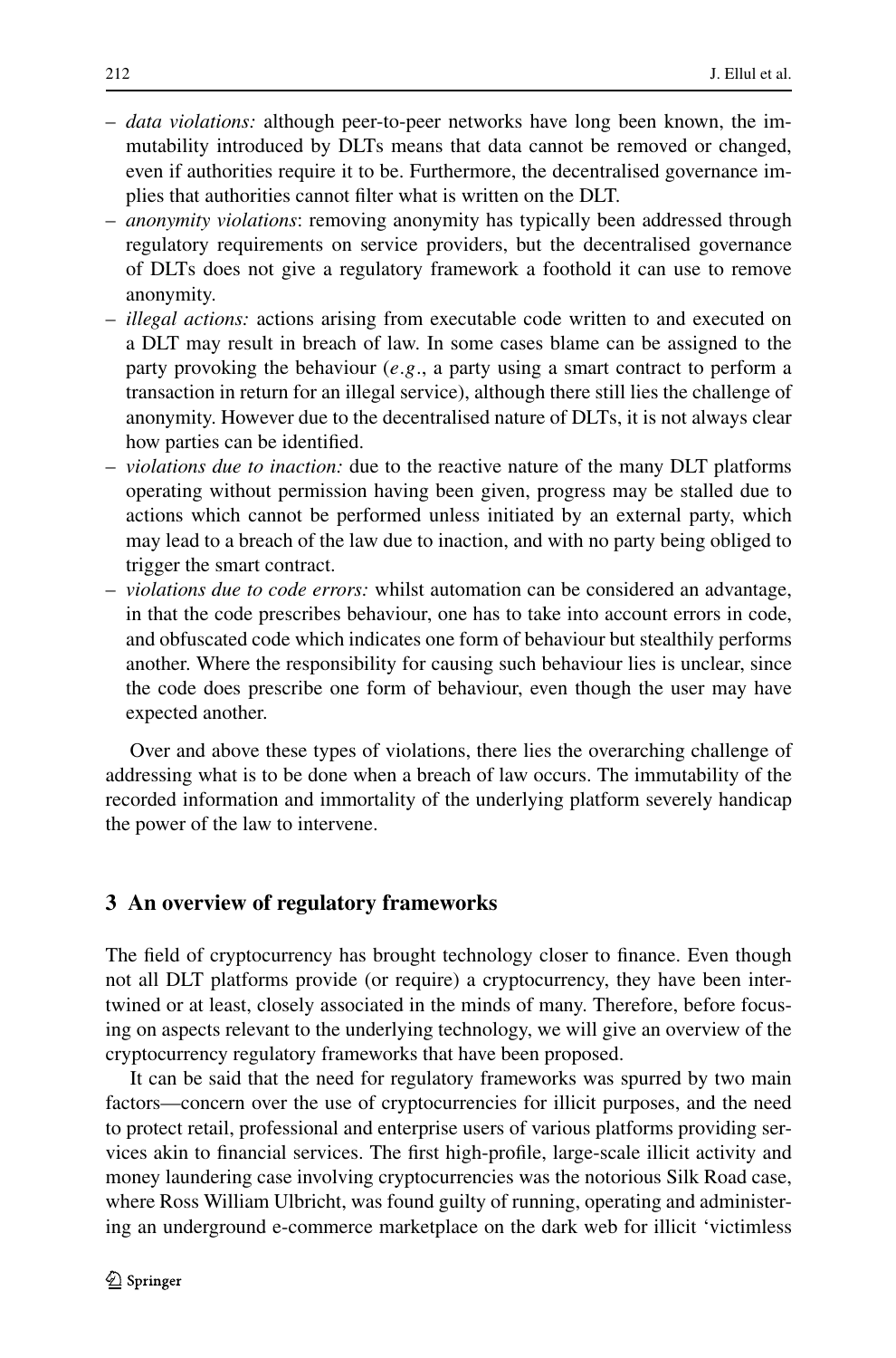products' [[8\]](#page-11-0) such as drugs and other substances, as well as malicious hacking software, forged documents such as licences and passports, and assassin hiring services, among other items. The first major case of a service provider which resulted in significant losses for users was the Mt. Gox cryptocurrency exchange incident, where some sources claim that up to 750,000 BTC were lost through unsolicited attacks by unknown third parties [[9\]](#page-11-1).

These two landmark incidents intertwine in a sense as they led lawmakers in most developed jurisdictions to undertake an approach that can be seen as a common one. Certain service providers, specifically those which act as a bridge between fiat and cryptocurrencies such as exchanges, and those who hold in custody the private keys granting access to one's cryptocurrencies, were brought within the remit of antimoney laundering and financial service frameworks. In case of the latter, extensions of existing frameworks such as in the case of the United States [[7\]](#page-11-2) and Luxembourg,<sup>2</sup> or the creation of new ad-hoc ones serve first and foremost to provide investor and user protection, and also to ensure that any entities providing such services are properly screened and vetted prior to the commencement of operations. Indeed, some regulators have seen fit to include an assessment of certain technological aspects in the mentioned vetting process.

Anti-Money Laundering concerns in general also led to the Fifth EU Anti-Money Laundering Directive, $3$  including requirements for exchanges that offer conversion of fiat currencies to cryptocurrencies and vice-versa, and service providers holding custody of cryptocurrencies on behalf of clients. Apart from classifying such entities as subject persons under the Directive, Member States are also required to mandate the registration of such entities with the competent local authorities, namely financial intelligence units and/or the financial services authorities. This has forced EU Member States, at a bare minimum, to regulate such service providers, with Member States such as France effectively regulating other service providers as well, very much in the spirit of the regulations enacted by the Maltese authorities. Likewise, the *Autorité des Marchés Financiers* requires its licensees to disclose implemented internal cybersecurity measures.

One can also see that other jurisdictions have also started to undertake steps towards implementing regulations, or at least introducing standards, in relation to the use and development of DLT in general. Earlier this year, the People's Bank of China implemented the Financial Distributed Ledger Technology Security Specification.[4](#page-4-2) The purpose of this security specification is to provide a common base standard for the development of financial services using DLT, specifically to ensure that security remains the main underpinning principle when delving further through the possible use-cases of DLT. The published specification document addresses various aspects of such systems such as basic hardware and software, cryptographic algorithms, protocols, smart contracts, and operational and maintenance requirements.

<span id="page-4-2"></span><span id="page-4-1"></span><span id="page-4-0"></span>The European Union Blockchain Observatory and Forum, an initiative of the European Commission, has prepared a report on a *Legal and Regulatory Framework*

<sup>2</sup><https://www.siliconluxembourg.lu/cryptocurrencies-in-luxembourg-current-regulatoryapproach/>.

<sup>3</sup><https://eur-lex.europa.eu/legal-content/EN/TXT/?uri=CELEX%3A32018L0843>.

<sup>4</sup><https://news.bitcoin.com/china-adopts-security-standards-blockchain/>.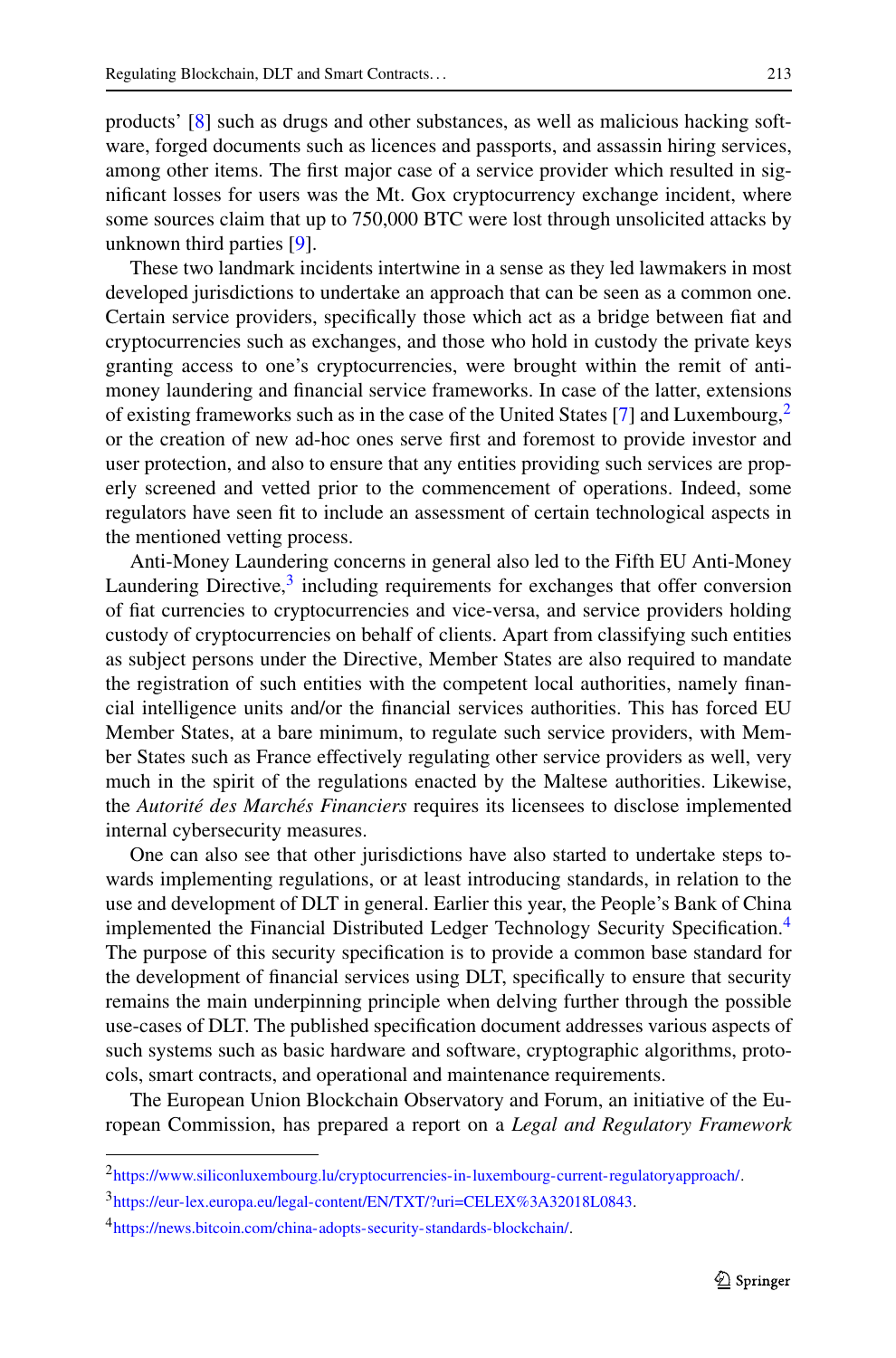*of Blockchains and Smart Contracts*<sup>[5](#page-5-0)</sup> in which they highlight challenges, potential solutions and various paths forward for DLT and the law. The report highlights the following points which are most relevant to the discussion being presented herein: (i) the importance of identifying central points which can be used to apply regulation to, such as miners, core software developers, end users, and even enabling governmental or regulatory players to be potential blockchain participants; (ii) issues of identifying liability, for example that of core software developers; (iii) the challenges that the immutability and lack of update-ability of smart contracts brings; and (iv) the need for quality assurance and technology audit processes. We provide solutions regarding the above points in our innovative technology arrangements regulatory framework which will be described further in Sect. [5](#page-7-0).

The Federal Reserve Bank of Boston proposes a 'supervisory node' [[2\]](#page-11-3), a blockchain node set up to undertake supervisory roles which forms part of blockchains which the regulator is supervising. The general architecture describes that the 'supervisory node' can undertake many roles "beyond the Fed's regulatory supervisor role, such as an auditor, payments network rule-enforcer, or data reporting entity." It is unclear whether the responsibility will be that of the regulator to integrate with the different blockchain platforms under supervision, or whether they will provide a number of platform-specific blockchain implementations which operators will be obliged to integrate with. The former puts a significant burden on the regulator to develop various 'supervisory node' implementations to be able to successfully connect and interact with the various types of DLT platforms that may eventually exist out there, and further puts the onus on the regulator to ensure that the implementation is correct (for each different platform) so as to ensure that the particular operator or activity can be supervised adequately. The latter case of requiring operators to integrate with limited supported platforms: (i) puts a greater burden on the operator to integrate with the 'supervisory node'; (ii) acts as a potential technology barrier to certain activities from operating within the regime if the operator's DLT system is not technologically capable of such interaction; and (iii) also may put the regulator's implementation into question when things go wrong, if the operator claims that some error occurred due to the incorrect behaviour of the "supervisory node" (which is more of a worry for smaller DLT networks). Later in Sect. [5,](#page-7-0) we present the innovative technology arrangement regulatory framework's 'Forensic Node' and 'Technical Administrator' respectively, which provide a solution to supervision and potential intervention, but do not pose the challenges listed above.

<span id="page-5-0"></span>Besides the Malta Digital Innovation Authority's technology regulatory features alluded to above and further described in Sect. [5,](#page-7-0) the Malta Financial Services Authority (MFSA), issued guidelines on cybersecurity measures to be implemented by all operators within the jurisdiction, namely those issuers conducting public offerings of virtual financial assets (VFAs), as well as those offering services in relation to such assets [[1\]](#page-11-4). The Financial Intelligence Analysis Unit (FIAU) also mandates issuers of virtual financial assets and service providers to implement tools that tap into the resourcefulness of DLT when it comes to tracking and tracing cryptocurrencies and the origin thereof, commonly termed as crypto-forensic tools. Malta can therefore be

<sup>5</sup>[https://www.eublockchainforum.eu/sites/default/files/reports/report\\_legal\\_v1.0.pdf.](https://www.eublockchainforum.eu/sites/default/files/reports/report_legal_v1.0.pdf)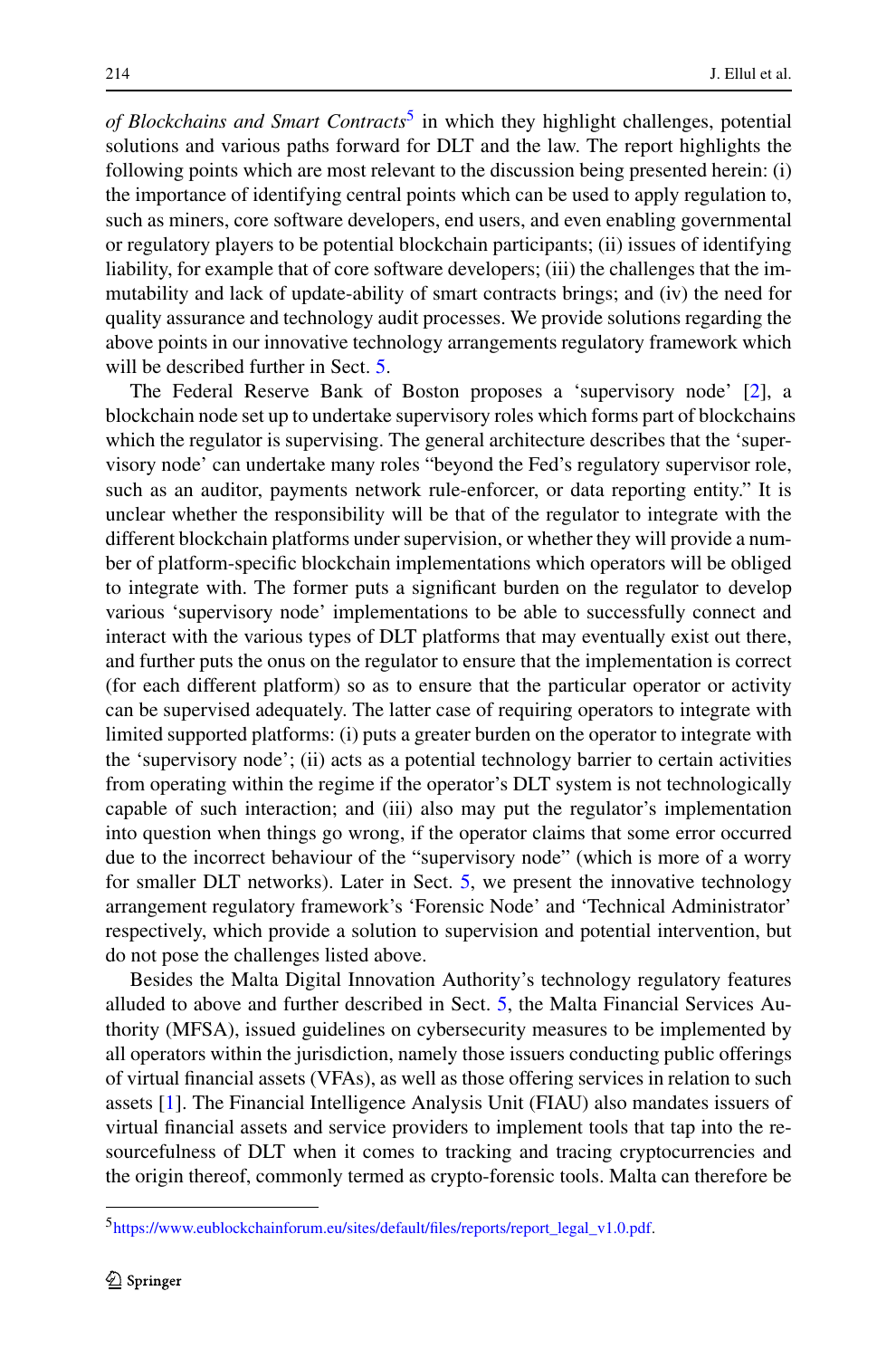seen as a prime example of where regulators place emphasis on technological aspects of DLT and cryptocurrencies, encouraging the use and adoption of solutions in order to safeguard end users and investors.

#### **4 The case for technology assurances**

The various cryptocurrency and DLT regulatory frameworks that have been proposed around the globe (with the exception of that of Malta) require either no or bare minimal features aimed at providing technology assurances. In this section we build a case as to why technology assurances are essential.

Since its debut, software has become ubiquitous whilst at the same time is notoriously known to suffer from bugs – whether this be software used on traditional computers or firmware used in embedded devices inside homes or cars or in relation to other facets of life. Bugs are often of minor consequence. However, some can have more serious implications, such as the infamous NASA Spirit Rover which became unresponsive due to a bug that resulted in files not being deleted [\[5](#page-11-5)]; or the Therac-25 bug [\[3](#page-11-6)] which resulted in a radiation therapy machine overdosing six (known) patients causing their death.

To ensure that bugs are minimised in deployed systems, quality assurance processes are followed which typically include: (i) developer support tools that help to minimise errors whilst writing code; (ii) testing, which is often undertaken by independent programmers or teams; (iii) verification techniques used to ensure that software is checked for correct operation prior to deployment; and (iv) when all else fails and bugs still manage to make it into deployed systems, once found, a bug will be fixed in a new version of the code and updated on the running system.

For some types of systems the above tools and processes are sufficient. However, for systems which are safety-critical in nature or which may result in large losses if incorrect behaviour occurs, the above is not good enough. Moreover, in software systems which do not allow for code to be updated, like smart contracts, deploying a system with a bug is detrimental. Such types of systems, which are safety critical in nature and/or do not allow for software updates, existed before the advent of blockchain and cryptocurrencies. Consider the aviation industry, where a bug in airplane software could result in loss of many lives. To raise the levels of assurances in aviation software, such software goes through independent audits. This is really not just about software. Many industries require independent audits where failure is not an option—*e*.*g*., this is required for critical physical infrastructure such as bridges. For the very same reasons, software that is used for applications that are critical or of a high risk nature, be it smart contracts, blockchain networks, other distributed ledgers, or even traditional software, should undergo independent audits to ensure that the systems are implemented correctly, so as to avoid detrimental consequences. The question then for the cryptocurrency and DLT sector, which we address now, is: *if the system fails, could the losses be substantially large or detrimental?*

Smart contracts, blockchain and DLT node implementations are indeed software and software is prone to having bugs. Numerous examples of bugs have resulted in large financial losses. A few notable cases of smart contract related bugs include: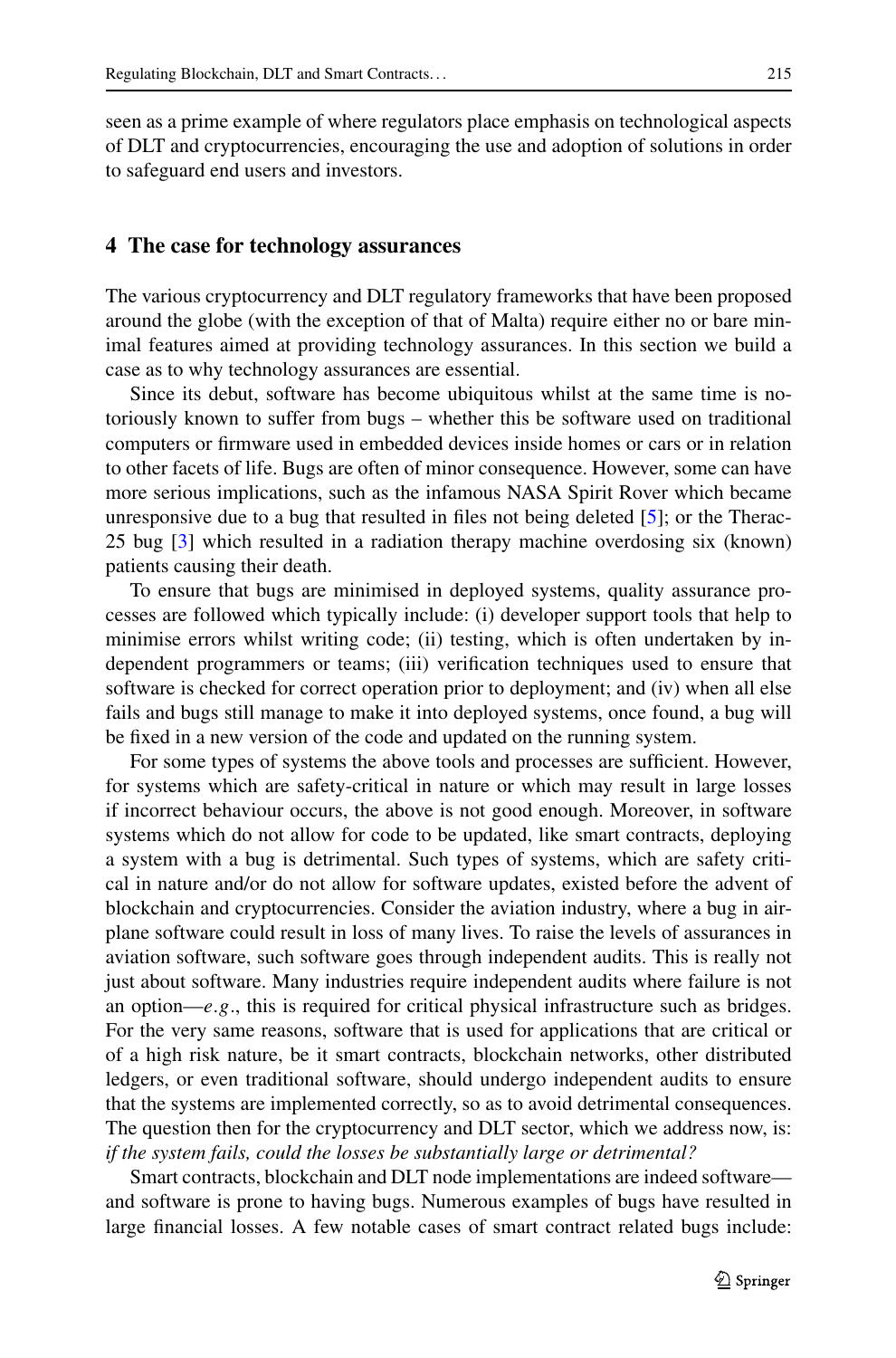the infamous Parity bug [[6\]](#page-11-7) that ended up losing and locking away USD 200 million worth of Ether (the cryptocurrency provided on the Ethereum blockchain); the infamous Decentralised Autonomous Organisation (DAO) hack [[4\]](#page-11-8) which allowed for a malicious user to steal USD 50 million worth of Ether of other users' funds; and more recent cases which saw a decentralized lending protocol hacked in two days<sup>6</sup> resulting in just under USD 1 million being stolen, and a decentralised exchange bug which allowed for a hacker to get away with more than USD  $250,000$ .<sup>[7](#page-7-2)</sup>

Whilst it is impossible to get rid of bugs in smart contracts (unless a way has been factored in to replace smart contracts), blockchains do allow for software updates provided that the nodes in the network install the update. Such updates could cause 'hard forks' in the network, whereby those nodes that do not choose to accept the update would no longer be part of the 'new' blockchain with the updated code, but would remain part of the 'old' blockchain with the original unpatched code. For large networks, coordinating such an update could take time, within which there would be a lack of clarity regarding what users should do. Should they continue to use the unpatched blockchain? Should they wait for the new version to be deployed? What losses could they incur due to not being able to transact? A notable instance of such a bug that was active in the wild includes a Bitcoin bug that would have allowed malicious users to mint more bitcoin than the maximum 21 million bitcoin limit.<sup>[8](#page-7-3)</sup>

Wallet software bugs can also result in large losses. A recent bug in an IOTA (a popular DLT) software wallet resulted in USD 2 million being lost, and the IOTA network being taken down  $9$  for nearly a month.

<span id="page-7-0"></span>As can be seen from the use cases above, providing assurances that such software being used is not faulty is crucial, and the failure to do so could result in very substantial losses. Therefore, technology assurances for such high-risk operations should be required. In the next section we present the Malta Digital Innovation Authority's regulatory framework, which aims at instilling higher levels of assurances within such technology.

# **5 The Malta digital innovation authority and the innovative technology arrangement regulatory framework**

<span id="page-7-4"></span><span id="page-7-3"></span><span id="page-7-2"></span><span id="page-7-1"></span>The Malta Digital Innovation Authority (MDIA) was set up in 2018, having as its explicit purpose "*to promote consistent principles for the development of visions, skills, and other qualities relating to technology innovation, including distributed or decentralised technology, and to exercise regulatory functions regarding innovative technology, arrangements and related services and to make provision with respect to matters ancillary thereto or connected therewith.*"[10](#page-7-5) We will first highlight the

<span id="page-7-5"></span><sup>6</sup><https://cointelegraph.com/news/decentralized-lending-protocol-bzx-hacked-twice-in-amatter-of-days>.

<sup>7</sup><https://www.coindesk.com/hacker-exploits-flaw-in-decentralized-exchange-bisq-tosteal-250k>.

<sup>8</sup><https://www.coindesk.com/the-latest-bitcoin-bug-was-so-bad-developers-kept-its-fulldetails-a-secret>. 9[https://blog.iota.org/trinity-attack-incident-part-3-key-learnings-takeawaysc933de22fd0a.](https://blog.iota.org/trinity-attack-incident-part-3-key-learnings-takeawaysc933de22fd0a)

<sup>10</sup>Malta Digital Innovation Authority Act (MDIAA), Chap. 591, Laws of Malta.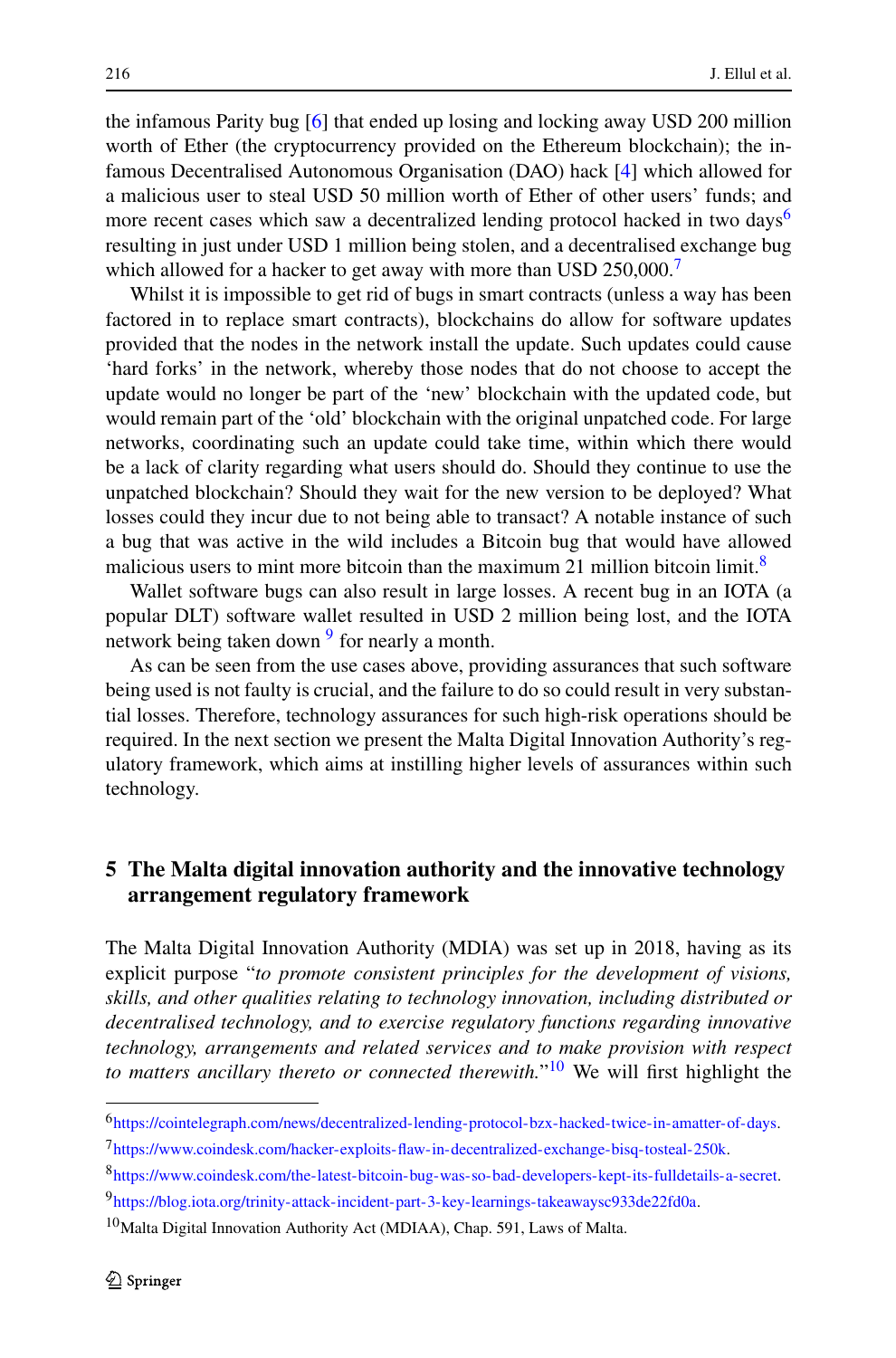strategy and policy decisions which led to the regulatory framework and thereafter highlight specific features of the framework.

The first policy action was to create a new regulator for *innovative technology arrangements* (ITAs) defined to be "*the intrinsic elements including software, codes, computer protocols and other architectures which are used in the context of DLT, smart contracts and related applications*...*as may be further defined in the Innovative Technology Arrangements and Services Act*." The Authority was not set up to regulate cryptocurrencies or such assets, but to address technology arrangements constituting blockchain, other DLT or smart contracts (which very well may be used within cryptocurrencies or other virtual currencies).

The bigger policy issue is whether one should have a regulator for these new technologies and what any such regulator should do. Many disagree that technology should be regulated at all, let alone have a self-standing regulator for an "innovative" sector when we all know that innovation never stops. The reason why the decision to take this step was made relates to the fact that this technology has features of decentralised governance and automation which go beyond anything we have known before. These two features create a dependence of users on the technology itself without obvious recourse to an owner or controller who can be held liable for detrimental outcomes.

Most importantly, the Government of Malta recognised that once deployed, the technology could cause a loss or be in breach of the law—such as those on the prevention of money laundering, on privacy, on taxation and on consumer rights. Some form of redress was therefore needed. The outcome of this law was to ensure that the technology passed some quality tests on important aspects or features which cover vulnerabilities, many of which were noticed.

The creation of the Malta Digital Innovation Authority also addresses a resource problem for Malta, which has a small population of under 700,000. It was important to ensure that limited resources in this field are concentrated under one roof with a clear and consistent agenda. This would avoid overlap with the many other regulatory authorities which already exist, thus avoiding regulator competition for talent in a small market. It also seeks to avoid duplication and contradictory strategies, while at the same time maintaining expertise on a subject matter (*e*.*g*., financial services, health) combined with knowledge and awareness of the strengths and weaknesses of DLT and smart contracts. It allows one regulator to focus on the quality of the technology solution using DLT with the other regulator relying on the first to ensure that the goals of the second are achieved in its areas of expertise.

The Innovative Technology Arrangements and Services Act (ITASA) is the law which introduced the initial licences for which one could apply. The law does not say one needs a licence to design, develop and deploy blockchain, DLT or smart contracts—as that would be absurd. The deployment of technology has even been assimilated to freedom of expression. What the Act seeks to do is to offer certification to a developer of an innovative technology arrangement which should provide a level of trust in the market. It is voluntary and one can apply for it if one wishes to meet the standards of the law and obtain confirmation of such compliance.

The voluntary nature of certification seeks to address two issues. The first is that this is newly-charted territory—a developer going to a state entity and asking for the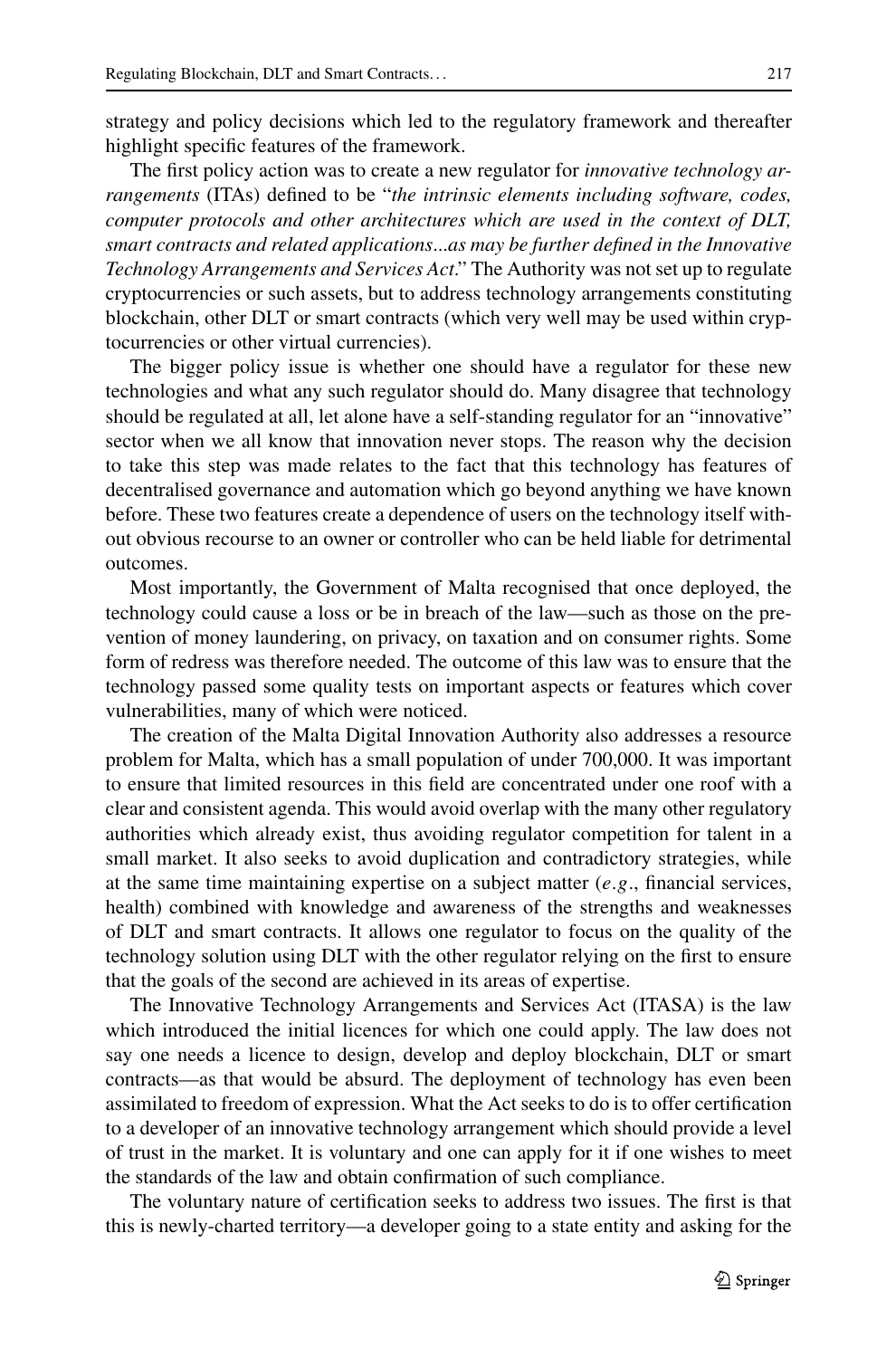technology to be checked for standards and quality is something new. Why should one do that? In the private software context, anyone offering software facilities will naturally warrant their qualities as part of the offering for sale or lease. That creates liability for deficiencies and a buyer of the software or a lessee will be able to rely on the warranty (assuming wording which implies consumer rights) and sue for damages if the software fails.

**System Auditors and Subject Matter Experts** Systems auditors, entities that will audit the technology developed in order to determine whether the innovative technology arrangement meets the standards required, are registered with the Malta Digital Innovation Authority, following an application process involving a review and a due diligence exercise including the vetting and scrutiny of their various subject matter experts. Once registered they can—provided that they are independent of the developer or applicant of an innovative technology arrangement—be engaged by a developer or indirectly through the technology arrangement (through the technology arrangement's internal governance structure) to review the software and its features and capacities. That will then lead to certification by the Authority if the requisite standards are met.

Certification of an innovative technology arrangement can take any of the following forms (currently): for DLT alone, DLT with some smart contracts, or smart contracts on their own. The certification will state, on the face of it, what is being certified. This will enable a third party user to understand what is covered by it and what is not.

**Technical Administrator** Another crucial service provider is the technical administrator. The systems auditor has been conceived as being pre-deployment assurance, leading to certification, while the technical administrator has been conceived as playing a potential role post-deployment and certification.

Without going into too much detail, the technical administrator is a person engaged by the technology arrangement applicant, and need not necessarily be independent as long as he subscribes to duties which are of a fiduciary nature in favour of the users as a whole. Basically, the technical administrator must be the last point of recourse should there be a loss or a breach of law taking place which is not addressed through the governance structure of the arrangement.

If no-one acts to address a problem of loss or breach of law, then the technical administrator, on being notified of the problem and seeing lack of action, must intervene. To be able to intervene effectively, the software must give him some powers to intervene and modify the software and perhaps, in an extreme case, a kill switch. Although having such a power may be seen to be controversial (in the DLT-sphere), it has been adopted in order to address the fact that technology may have points of failure and, without powers of intervention and modification. It would be contrary to acceptable levels of integrity to allow certification of such a platform. Such intervention will vary depending upon the type of arrangement. However, this could vary from the ability to update smart contract logic (which could be based upon a governance structure), to the issuing of software updates to be published on the various nodes in the DLT.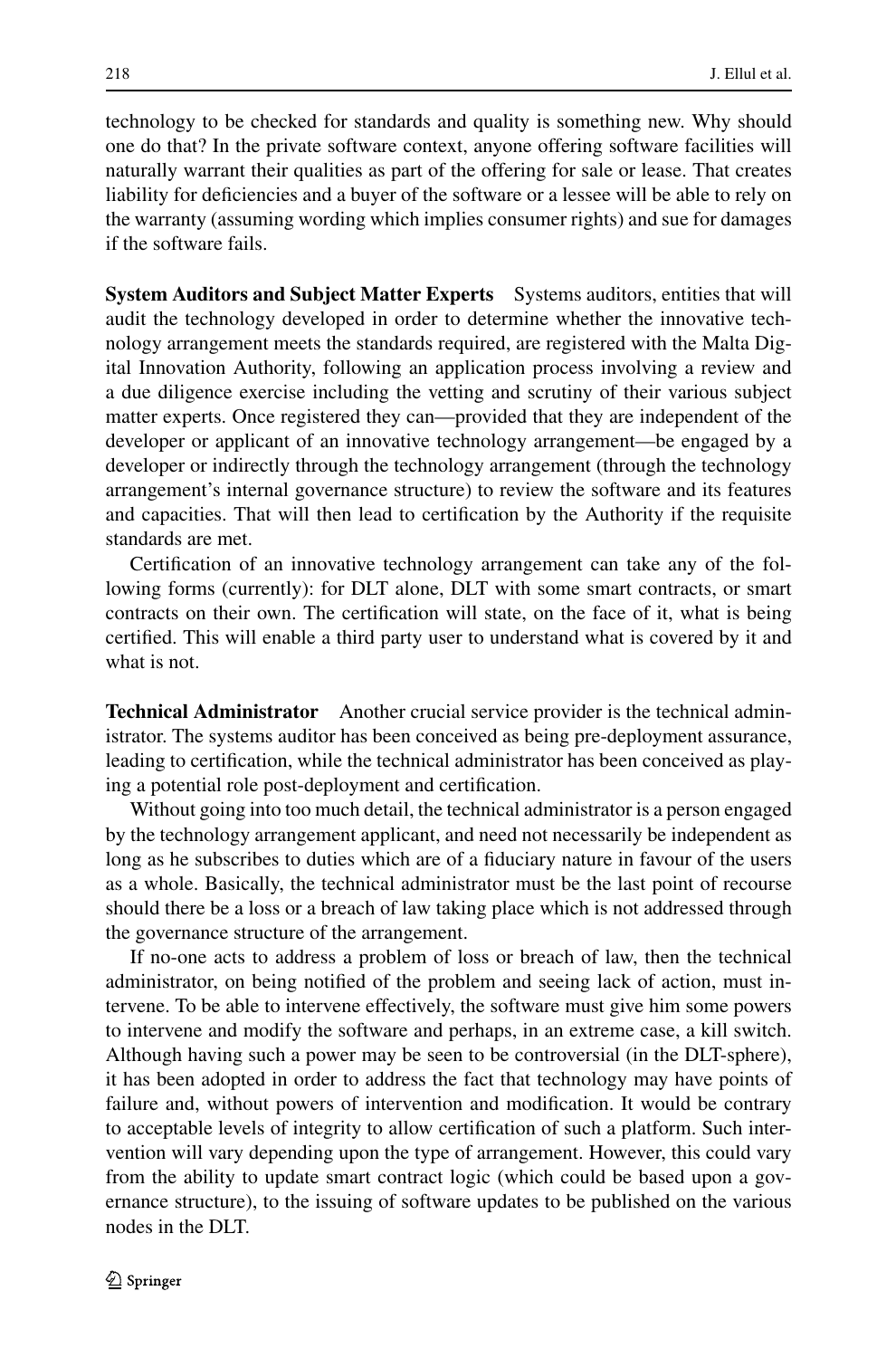**Forensic Node** Another crucial requirement is that of a *Forensic Node* <sup>[11](#page-10-0)</sup> whose aim *"is to store all relevant information to the runtime behaviour of the innovative technology arrangement in real-time including but not limited to transactions carried on the DLT-components of the ITA"*. [12](#page-10-1) The forensic node is to be implemented by the operator (and not the Authority). At the same time it does not require that the operator abides by a specific specification, interface or other technology restriction.<sup>[13](#page-10-2)</sup> Systems auditors are required to ensure that all relevant information is recorded faithfully in real-time without risk of omission or corruption, thus ensuring that the means of conducting an investigation exist at a later stage when required.

In this manner, Malta provided a solution which can be rendered unnecessary by dealing with any problems or vulnerabilities in the software itself.

Furthermore, the legislation seeks to address the problem of the identification of owners and controllers of the arrangement through looking at tokens which imply ownership and control in different ways from the traditional shares, partnership interests and directors or administrators found in legal organisations. Anti-money laundering laws, privacy law and consumer protection laws all assume traditional corporate operators where the process of identification is easy. Tokens have challenged all that. Some solutions have been provided in the law to support anti-money laundering. Tax guidelines were also introduced simultaneously with the legislation on the Malta Digital Innovation Authority and innovative technology arrangements in November 2018.

**Blueprint, English Description and Consumer Protection** The systems auditors, in undertaking their quality and assurance checks, will use a technology blueprint to determine whether an arrangement is technically sound. In the event that a discrepancy emerges between the implementation and an obligatory (English) description displayed to users, then, according to the Innovative Technology Arrangements and Services Act, the English description will be deemed to prevail over the implementation.

## **6 Conclusions**

<span id="page-10-1"></span><span id="page-10-0"></span>Recent efforts around the globe to provide legal certainty to cryptocurrency based operations, and protection to various types of users and stakeholders have been a step in the right direction. However, as has been highlighted in this paper, flaws within the technology deployed for such activities could result in large financial losses. Given the nature of Blockchain, DLT and Smart Contracts which limit the ability for software and/or data errors to be rectified, in this paper we put forward the need for technology assurances to be put in place for any safety-critical or high-risk based applications. In the interests of not stifling innovation, we propose that such technology

<span id="page-10-2"></span> $11$ It is worth mentioning that despite the use of the term 'node,' a forensic node may not necessarily be on-chain.

<sup>12</sup>Malta Digital Innovation Authority, *Forensic Node Guidelines*, 2019. Available from [https://mdia.](https://mdia.gov.mt/) [gov.mt/.](https://mdia.gov.mt/)

<sup>&</sup>lt;sup>1[3](#page-3-0)</sup>Unlike the Boston Fed supervisory node described in Sect. 3.